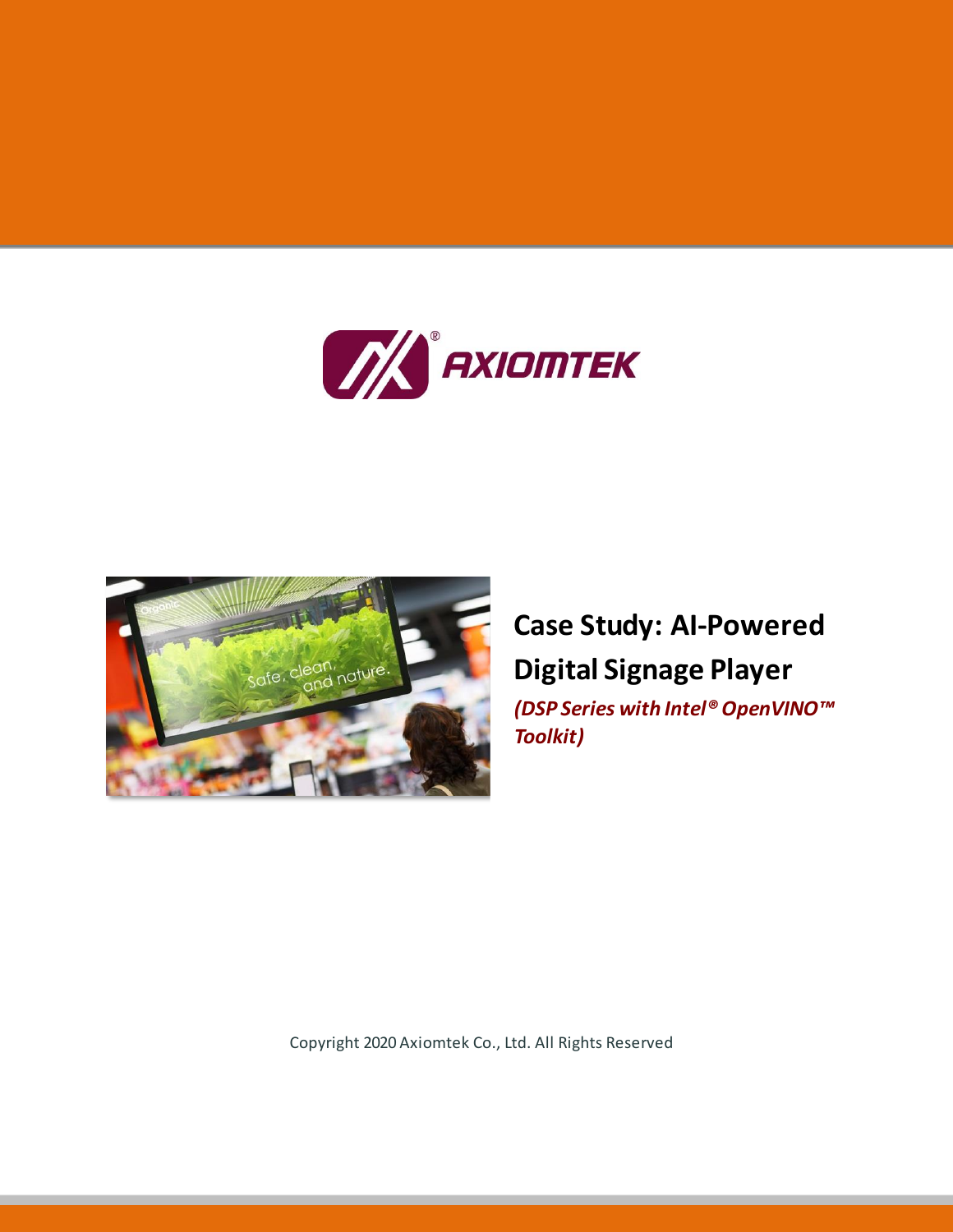

## **Digital Signage Powered by AI**

Digital signage is more prevalent and diversified than ever before. It can be seen not only in public areas but also in private sectors induding restaurants, retail stores and many more. With the rise of artificial intelligence (AI), visual data analytics and non-stop operation solutions are among the most requested capabilities by retail business owners. AI allows retailers to understand buying behavior through image processing and analysis, helping them improve products or services to ensure that their offerings are in line with what customers anticipate. AI also enables retailers to formulate their omni-channel marketing strategies faster and with higher accuracy, making it easier for them to create a seamless and personalized shopping experience. In a constantly changing retail landscape, what matters most is to remain competitive and profitable. Now businesses can boost sales and enhance long-term brand loyalty through better use of consumer data, which can be unlocked directly from real-time images and videos by using intelligent digital signage players with deep learning and computer vision capabilities.

#### **Challenges**

Our customer owns one of the largest multinational retail chains. It is in search of a digital signage player that can be used for deploying visual intelligence with low power consumption in stores and restaurants. The digital signage player should be able to use facial recognition technology to identify visitors' gender and age based on the results of imaging/video analytics, allowing managers to evaluate the efficiency of their marketing strategies and determine their commercial target audience. The signage player must have rich I/O interfaces in order to integrate cameras and provide multiple display outputs. Meanwhile, the support of the Intel® Vision Accelerator Design solution combining the Intel® Movidius™ Myriad™ X Vision Processing Unit (VPU) and the Intel® Distribution of OpenVINO™ toolkit is required for developing edge AI inference capabilities and camera vision applications.

#### **Main requirements**

- High-performance Intel® Core™ and Atom® processors
- Supportsthe Intel® Movidius™ Myriad™ X VPU
- Supports the Intel® Distribution of OpenVINO<sup>™</sup> toolkit
- Sufficient storage and graphics capabilities
- Fanless design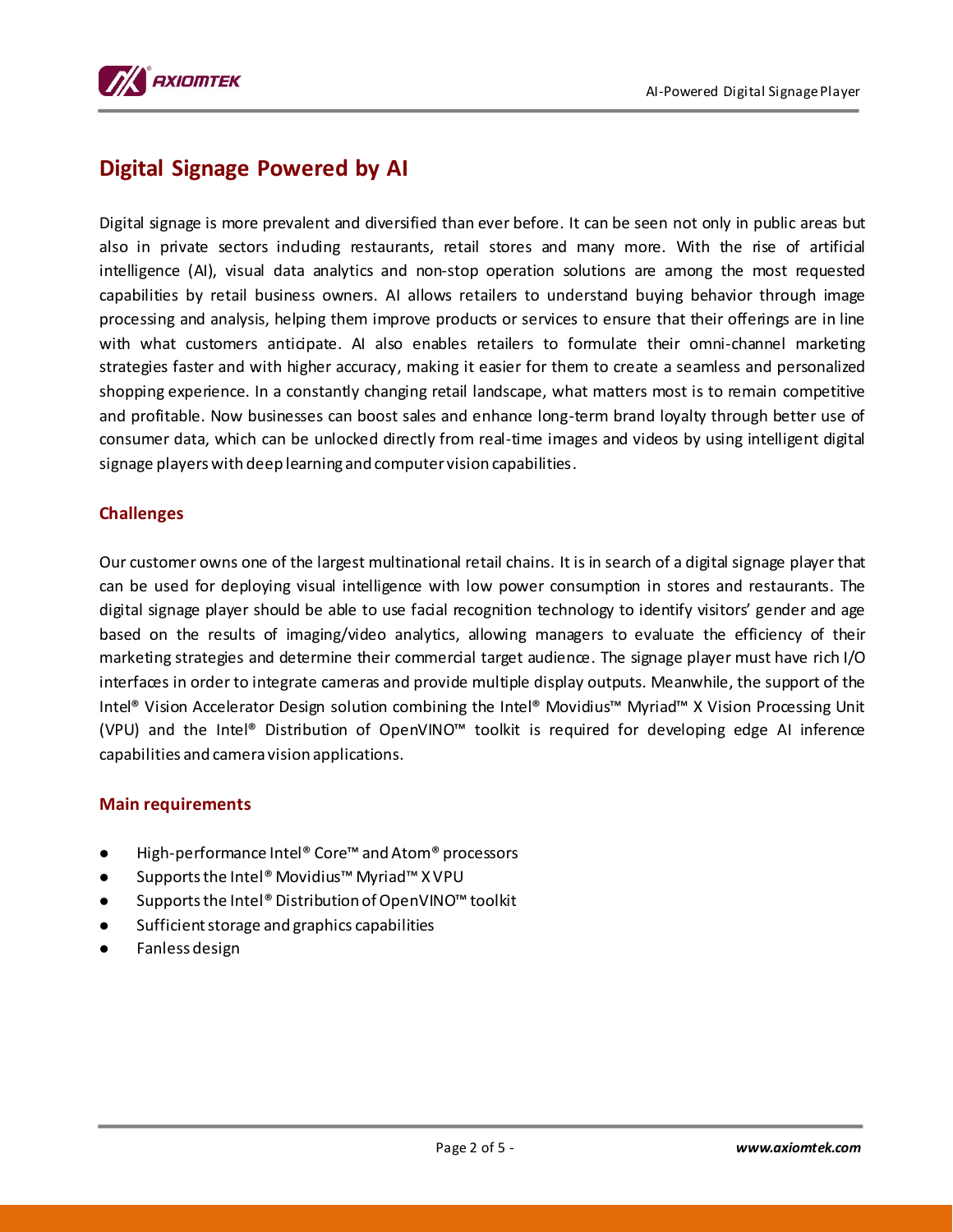

#### **Axiomtek'ssolution**

Axiomtek's intelligent retail solutions are designed to support retailers to be best in class. Its DSP series of products covers full-scale digital signage players – from entry-level, low power and cost-efficient products to high-end, performance driven models – to fulfill diversifying operation needs. The super slim form factor makes the DSP easy to install in space-limited locations such as behind the display, while the fanless design allows it to execute noise-free operation and deliver remarkable performance despite working in harsh environments, making it an ideal solution for intelligent digital signage applications in the retail market.

### **Application – Real-Time Camera Vision Analytics**

Axiomtek's DSP series enables rapid implementation of intelligent digital signage with deep learning inference capability. Utilizing the Intel® Movidius™ Myriad™ X VPU's graphics computing power, plus the Intel® OpenVINO™ software toolkit providing essential tools for deploying pretrained models, the DSP series delivers extraordinary speed and power-efficient performance to accelerate computer vision and inferencing workloads at the edge. When integrated with cameras, the DSP can perform facial recognition, shopping route tracking, purchasing behavior analytics and other real-time vision tasks to extract rich customer information. Based on the collected data, it is able to display personalized advertising to target particular audiences, while at the same time sending valuable insights via cloud for further use by retail managers to optimize marketing planning or business development. These scalable DSPs also feature sufficient HDMI ports to enable multi-displays of advertising broadcasting and sales promotion programs.

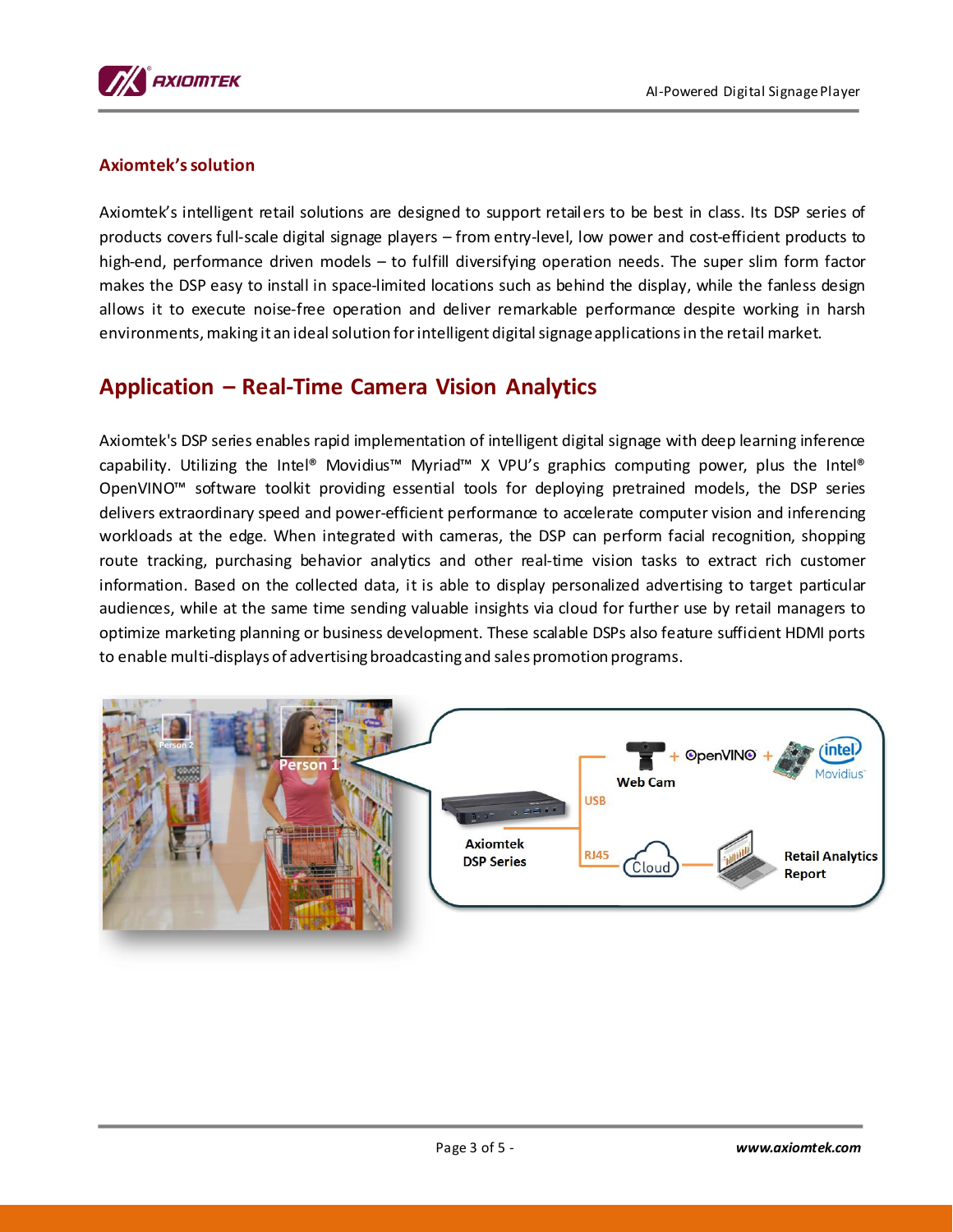

## **System Configurations**

## **DSP300-318 DSP500-523**



- Fanless operation with low power consumption
- 2 DDR3L-1600 SO-DIMM for up to 8GB of memory
- 1 HDMI 1.4 and 1 DisplayPort ++
- $\bullet$  4 USB, 2 GbE LAN
- 1 M.2 Key E 2230 slot for Wi-Fi/BT
- 1 M.2 Key B 3042 slot for 4G LTE
- 1 M.2 Key M 2280 for storage



- 8/9th gen Intel® Core™ i7/i5/i3 & Pentium® processor (Coffee Lake/ Coffee Lake Refresh)
- 2 DDR4-2400 SO-DIMM for up to 32GB of memory
- 3 HDMI 2.0
- 4 USB 3.1 and 1 GbE LAN
- 1 M.2 Key E 2230 for Wi-Fi/BT
- 1 M.2 Key B 3042 for 4G LTE
- 1 M.2 Key M 2280 for storage



**DSP501-527**

- 8th gen Intel® Core™ i3/i5 & Celeron® processor
- 2 DDR4-2400 SO-DIMM for up to 32GB of memory
- 1 DisplayPort++, HDMI 2.0
- 5 USB and 1 GbE LAN
- 1 M.2 Key E 2230 for Wi-Fi/BT
- 1 M.2 Key B 3042 slot for 4G LTE
- 1 M.2 Key M 2280 for storage

\*For detailed specifications, visit [www.axiomtek.com](http://www.axiomtek.com/) and go to: [Products > Systems & Platforms > Digital](https://www.axiomtek.com/Default.aspx?MenuId=Products&FunctionId=ProductInfo&Cat=304&C=Digital+Signage+Player)  [Signage Players > Digital Signage Player](https://www.axiomtek.com/Default.aspx?MenuId=Products&FunctionId=ProductInfo&Cat=304&C=Digital+Signage+Player).